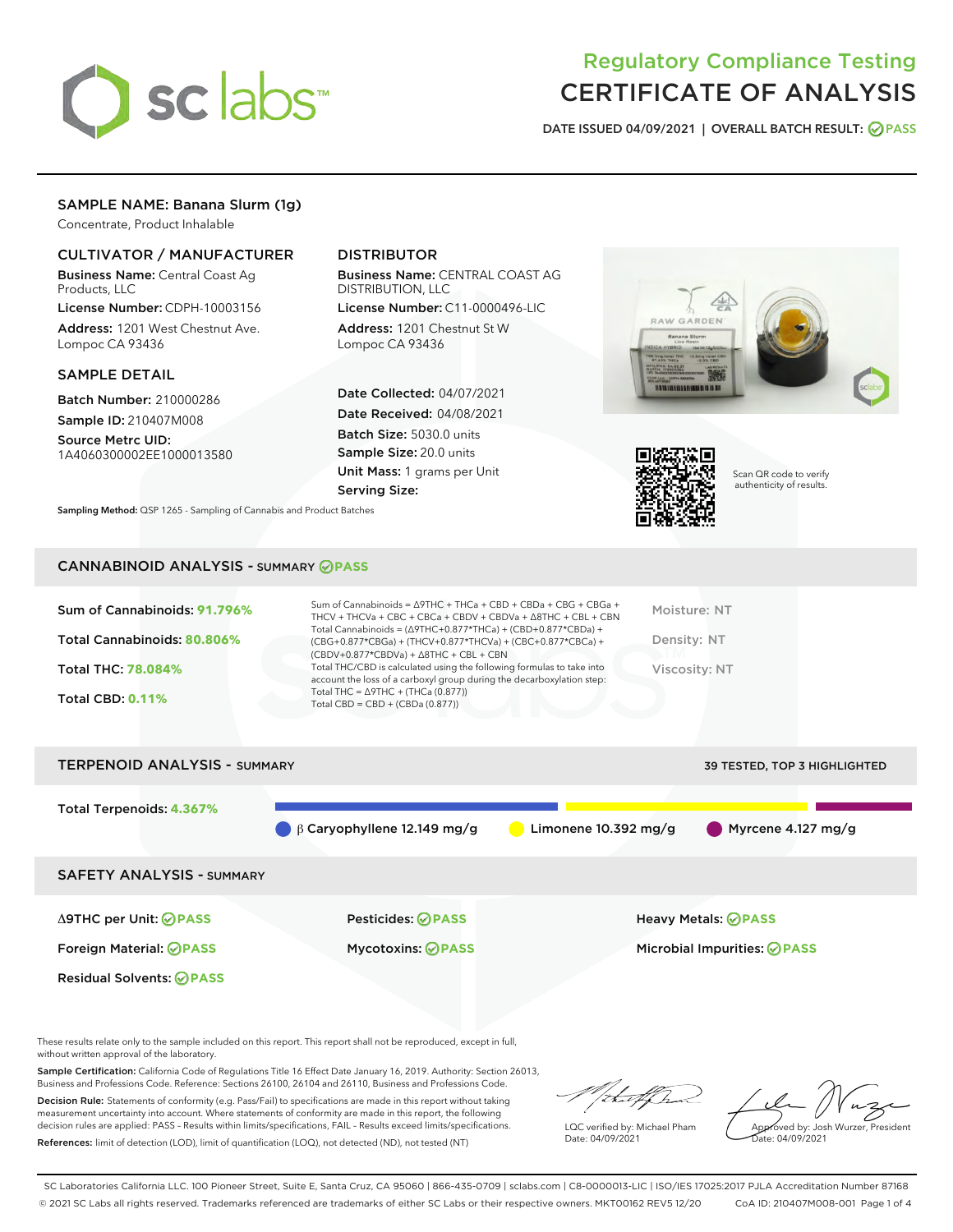



BANANA SLURM (1G) | DATE ISSUED 04/09/2021 | OVERALL BATCH RESULT: @ PASS

## CANNABINOID TEST RESULTS - 04/08/2021 2 PASS

Tested by high-performance liquid chromatography with diode-array detection (HPLC-DAD). **Method:** QSP 1157 - Analysis of Cannabinoids by HPLC-DAD

### TOTAL CANNABINOIDS: **80.806%**

Total Cannabinoids (Total THC) + (Total CBD) + (Total CBG) + (Total THCV) + (Total CBC) + (Total CBDV) + ∆8THC + CBL + CBN

TOTAL THC: **78.084%** Total THC (∆9THC+0.877\*THCa)

TOTAL CBD: **0.11%**

Total CBD (CBD+0.877\*CBDa)

TOTAL CBG: 0.79% Total CBG (CBG+0.877\*CBGa)

TOTAL THCV: 0.292% Total THCV (THCV+0.877\*THCVa)

TOTAL CBC: 1.53% Total CBC (CBC+0.877\*CBCa)

TOTAL CBDV: ND Total CBDV (CBDV+0.877\*CBDVa)

| <b>COMPOUND</b>  | LOD/LOQ<br>(mg/g)          | <b>MEASUREMENT</b><br><b>UNCERTAINTY</b><br>(mg/g) | <b>RESULT</b><br>(mg/g) | <b>RESULT</b><br>(%) |
|------------------|----------------------------|----------------------------------------------------|-------------------------|----------------------|
| <b>THCa</b>      | 0.05/0.14                  | ±22.241                                            | 865.39                  | 86.539               |
| <b>A9THC</b>     | 0.06 / 0.26                | ±0.753                                             | 21.89                   | 2.189                |
| <b>CBCa</b>      | 0.07 / 0.28                | ±0.853                                             | 17.45                   | 1.745                |
| <b>CBGa</b>      | 0.1/0.2                    | $\pm 0.34$                                         | 6.5                     | 0.65                 |
| <b>THCVa</b>     | 0.07/0.20                  | ±0.159                                             | 3.33                    | 0.333                |
| <b>CBG</b>       | 0.06/0.19                  | ±0.085                                             | 2.15                    | 0.215                |
| <b>CBDa</b>      | 0.02 / 0.19                | ±0.036                                             | 1.25                    | 0.125                |
| <b>CBC</b>       | 0.2 / 0.5                  | N/A                                                | $<$ LOQ                 | $<$ LOQ              |
| $\triangle$ 8THC | 0.1 / 0.4                  | N/A                                                | <b>ND</b>               | <b>ND</b>            |
| <b>THCV</b>      | 0.1 / 0.2                  | N/A                                                | <b>ND</b>               | <b>ND</b>            |
| <b>CBD</b>       | 0.07/0.29                  | N/A                                                | <b>ND</b>               | <b>ND</b>            |
| <b>CBDV</b>      | 0.04/0.15                  | N/A                                                | <b>ND</b>               | <b>ND</b>            |
| <b>CBDVa</b>     | 0.03/0.53                  | N/A                                                | <b>ND</b>               | <b>ND</b>            |
| <b>CBL</b>       | 0.06 / 0.24                | N/A                                                | <b>ND</b>               | <b>ND</b>            |
| <b>CBN</b>       | 0.1/0.3                    | N/A                                                | <b>ND</b>               | <b>ND</b>            |
|                  | <b>SUM OF CANNABINOIDS</b> |                                                    | 917.96 mg/g             | 91.796%              |

#### **UNIT MASS: 1 grams per Unit**

| ∆9THC per Unit                                                                     | 1120 per-package limit | 21.89 mg/unit<br><b>PASS</b> |  |  |
|------------------------------------------------------------------------------------|------------------------|------------------------------|--|--|
| <b>Total THC per Unit</b>                                                          |                        | 780.84 mg/unit               |  |  |
| <b>CBD per Unit</b>                                                                |                        | <b>ND</b>                    |  |  |
| <b>Total CBD per Unit</b>                                                          |                        | $1.10$ mg/unit               |  |  |
| Sum of Cannabinoids<br>per Unit                                                    |                        | 917.96 mg/unit               |  |  |
| <b>Total Cannabinoids</b><br>per Unit                                              |                        | 808.06 mg/unit               |  |  |
| <b>MOISTURE TEST RESULT</b><br>DENSITY TEST RESULT<br><b>VISCOSITY TEST RESULT</b> |                        |                              |  |  |

Not Tested

Not Tested

Not Tested

#### TERPENOID TEST RESULTS - 04/09/2021

Terpene analysis utilizing gas chromatography-flame ionization detection (GC-FID). **Method:** QSP 1192 - Analysis of Terpenoids by GC-FID

| <b>COMPOUND</b>         | LOD/LOQ<br>(mg/g) | <b>MEASUREMENT</b><br><b>UNCERTAINTY</b><br>(mg/g) | <b>RESULT</b><br>(mg/g)                          | <b>RESULT</b><br>(%) |
|-------------------------|-------------------|----------------------------------------------------|--------------------------------------------------|----------------------|
| $\beta$ Caryophyllene   | 0.004 / 0.012     | ±0.4325                                            | 12.149                                           | 1.2149               |
| Limonene                | 0.005 / 0.016     | ±0.1486                                            | 10.392                                           | 1.0392               |
| <b>Myrcene</b>          | 0.008 / 0.025     | ±0.0532                                            | 4.127                                            | 0.4127               |
| $\alpha$ Humulene       | 0.009 / 0.029     | ±0.1136                                            | 3.540                                            | 0.3540               |
| Linalool                | 0.009 / 0.032     | ±0.1134                                            | 2.984                                            | 0.2984               |
| Fenchol                 | 0.010 / 0.034     | ±0.0806                                            | 2.083                                            | 0.2083               |
| Terpineol               | 0.016 / 0.055     | ±0.1199                                            | 1.952                                            | 0.1952               |
| trans-ß-Farnesene       | 0.008 / 0.025     | ±0.0431                                            | 1.215                                            | 0.1215               |
| $\beta$ Pinene          | 0.004 / 0.014     | ±0.0131                                            | 1.143                                            | 0.1143               |
| Ocimene                 | 0.011 / 0.038     | ±0.0282                                            | 0.877                                            | 0.0877               |
| $\alpha$ Pinene         | 0.005 / 0.017     | ±0.0066                                            | 0.765                                            | 0.0765               |
| Nerolidol               | 0.009 / 0.028     | ±0.0412                                            | 0.655                                            | 0.0655               |
| Terpinolene             | 0.008 / 0.026     | ±0.0109                                            | 0.532                                            | 0.0532               |
| Borneol                 | 0.005 / 0.016     | ±0.0184                                            | 0.437                                            | 0.0437               |
| Geraniol                | 0.002 / 0.007     | ±0.0117                                            | 0.266                                            | 0.0266               |
| Caryophyllene<br>Oxide  | 0.010 / 0.033     | ±0.0084                                            | 0.183                                            | 0.0183               |
| Camphene                | 0.005 / 0.015     | ±0.0012                                            | 0.105                                            | 0.0105               |
| Fenchone                | 0.009 / 0.028     | ±0.0025                                            | 0.085                                            | 0.0085               |
| Sabinene Hydrate        | 0.006 / 0.022     | ±0.0031                                            | 0.081                                            | 0.0081               |
| Guaiol                  | 0.009 / 0.030     | ±0.0017                                            | 0.036                                            | 0.0036               |
| $\gamma$ Terpinene      | 0.006 / 0.018     | ±0.0004                                            | 0.026                                            | 0.0026               |
| Nerol                   | 0.003 / 0.011     | ±0.0011                                            | 0.024                                            | 0.0024               |
| Citronellol             | 0.003 / 0.010     | ±0.0006                                            | 0.013                                            | 0.0013               |
| $\alpha$ Phellandrene   | 0.006 / 0.020     | N/A                                                | <loq< th=""><th><math>&lt;</math>LOQ</th></loq<> | $<$ LOQ              |
| $\alpha$ Terpinene      | 0.005 / 0.017     | N/A                                                | <loq< th=""><th><loq< th=""></loq<></th></loq<>  | <loq< th=""></loq<>  |
| Sabinene                | 0.004 / 0.014     | N/A                                                | <b>ND</b>                                        | <b>ND</b>            |
| 3 Carene                | 0.005 / 0.018     | N/A                                                | ND                                               | <b>ND</b>            |
| p-Cymene                | 0.005 / 0.016     | N/A                                                | <b>ND</b>                                        | <b>ND</b>            |
| Eucalyptol              | 0.006 / 0.018     | N/A                                                | ND                                               | <b>ND</b>            |
| (-)-Isopulegol          | 0.005 / 0.016     | N/A                                                | <b>ND</b>                                        | <b>ND</b>            |
| Camphor                 | 0.006 / 0.019     | N/A                                                | ND                                               | ND                   |
| Isoborneol              | 0.004 / 0.012     | N/A                                                | ND                                               | ND                   |
| Menthol                 | 0.008 / 0.025     | N/A                                                | <b>ND</b>                                        | ND                   |
| $R-(+)$ -Pulegone       | 0.003 / 0.011     | N/A                                                | <b>ND</b>                                        | <b>ND</b>            |
| <b>Geranyl Acetate</b>  | 0.004 / 0.014     | N/A                                                | ND                                               | ND                   |
| $\alpha$ Cedrene        | 0.005 / 0.016     | N/A                                                | <b>ND</b>                                        | ND                   |
| Valencene               | 0.009 / 0.030     | N/A                                                | <b>ND</b>                                        | <b>ND</b>            |
| Cedrol                  | 0.008 / 0.027     | N/A                                                | ND                                               | ND                   |
| $\alpha$ Bisabolol      | 0.008 / 0.026     | N/A                                                | <b>ND</b>                                        | ND                   |
| <b>TOTAL TERPENOIDS</b> |                   |                                                    | 43.670 mg/g                                      | 4.367%               |

SC Laboratories California LLC. 100 Pioneer Street, Suite E, Santa Cruz, CA 95060 | 866-435-0709 | sclabs.com | C8-0000013-LIC | ISO/IES 17025:2017 PJLA Accreditation Number 87168 © 2021 SC Labs all rights reserved. Trademarks referenced are trademarks of either SC Labs or their respective owners. MKT00162 REV5 12/20 CoA ID: 210407M008-001 Page 2 of 4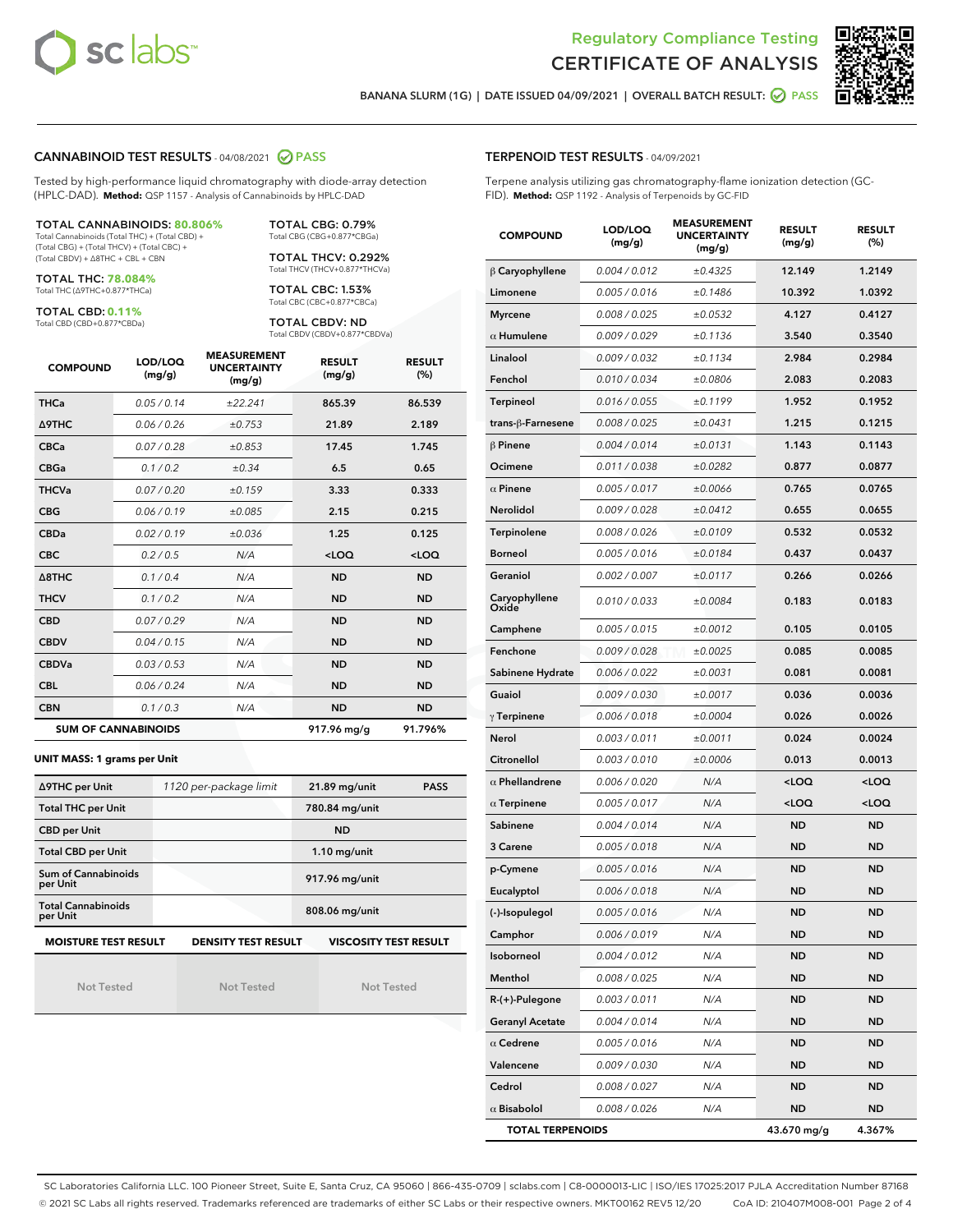



BANANA SLURM (1G) | DATE ISSUED 04/09/2021 | OVERALL BATCH RESULT:  $\bigcirc$  PASS

# CATEGORY 1 PESTICIDE TEST RESULTS - 04/09/2021 2 PASS

Pesticide and plant growth regulator analysis utilizing high-performance liquid chromatography-mass spectrometry (HPLC-MS) or gas chromatography-mass spectrometry (GC-MS). \*GC-MS utilized where indicated. **Method:** QSP 1212 - Analysis of Pesticides and Mycotoxins by LC-MS or QSP 1213 - Analysis of Pesticides by GC-MS

| <b>COMPOUND</b>             | LOD/LOQ<br>$(\mu g/g)$ | <b>ACTION</b><br>LIMIT<br>$(\mu g/g)$ | <b>MEASUREMENT</b><br><b>UNCERTAINTY</b><br>$(\mu g/g)$ | <b>RESULT</b><br>$(\mu g/g)$ | <b>RESULT</b> |
|-----------------------------|------------------------|---------------------------------------|---------------------------------------------------------|------------------------------|---------------|
| Aldicarb                    | 0.03 / 0.08            | $\ge$ LOD                             | N/A                                                     | <b>ND</b>                    | <b>PASS</b>   |
| Carbofuran                  | 0.02 / 0.05            | $\ge$ LOD                             | N/A                                                     | <b>ND</b>                    | <b>PASS</b>   |
| Chlordane*                  | 0.03 / 0.08            | $\ge$ LOD                             | N/A                                                     | <b>ND</b>                    | <b>PASS</b>   |
| Chlorfenapyr*               | 0.03/0.10              | $\ge$ LOD                             | N/A                                                     | <b>ND</b>                    | <b>PASS</b>   |
| Chlorpyrifos                | 0.02 / 0.06            | $\ge$ LOD                             | N/A                                                     | <b>ND</b>                    | <b>PASS</b>   |
| Coumaphos                   | 0.02 / 0.07            | $\ge$ LOD                             | N/A                                                     | <b>ND</b>                    | <b>PASS</b>   |
| Daminozide                  | 0.02/0.07              | $\ge$ LOD                             | N/A                                                     | <b>ND</b>                    | <b>PASS</b>   |
| <b>DDVP</b><br>(Dichlorvos) | 0.03/0.09              | $\ge$ LOD                             | N/A                                                     | <b>ND</b>                    | <b>PASS</b>   |
| Dimethoate                  | 0.03 / 0.08            | $>$ LOD                               | N/A                                                     | <b>ND</b>                    | <b>PASS</b>   |
| Ethoprop(hos)               | 0.03/0.10              | $\ge$ LOD                             | N/A                                                     | <b>ND</b>                    | <b>PASS</b>   |
| Etofenprox                  | 0.02/0.06              | $>$ LOD                               | N/A                                                     | <b>ND</b>                    | <b>PASS</b>   |
| Fenoxycarb                  | 0.03/0.08              | $>$ LOD                               | N/A                                                     | <b>ND</b>                    | <b>PASS</b>   |
| Fipronil                    | 0.03 / 0.08            | $>$ LOD                               | N/A                                                     | <b>ND</b>                    | <b>PASS</b>   |
| Imazalil                    | 0.02/0.06              | $>$ LOD                               | N/A                                                     | <b>ND</b>                    | <b>PASS</b>   |
| <b>Methiocarb</b>           | 0.02 / 0.07            | $\ge$ LOD                             | N/A                                                     | <b>ND</b>                    | <b>PASS</b>   |
| Methyl<br>parathion         | 0.03/0.10              | $\ge$ LOD                             | N/A                                                     | <b>ND</b>                    | <b>PASS</b>   |
| <b>Mevinphos</b>            | 0.03/0.09              | $\ge$ LOD                             | N/A                                                     | <b>ND</b>                    | <b>PASS</b>   |
| Paclobutrazol               | 0.02 / 0.05            | $\ge$ LOD                             | N/A                                                     | <b>ND</b>                    | <b>PASS</b>   |
| Propoxur                    | 0.03 / 0.09            | $\ge$ LOD                             | N/A                                                     | <b>ND</b>                    | <b>PASS</b>   |
| Spiroxamine                 | 0.03 / 0.08            | $\ge$ LOD                             | N/A                                                     | <b>ND</b>                    | <b>PASS</b>   |
| Thiacloprid                 | 0.03/0.10              | $\ge$ LOD                             | N/A                                                     | <b>ND</b>                    | <b>PASS</b>   |

#### CATEGORY 2 PESTICIDE TEST RESULTS - 04/09/2021 @ PASS

| <b>COMPOUND</b>   | LOD/LOQ<br>$(\mu g/g)$ | <b>ACTION</b><br><b>LIMIT</b><br>$(\mu g/g)$ | <b>MEASUREMENT</b><br><b>UNCERTAINTY</b><br>$(\mu g/g)$ | <b>RESULT</b><br>$(\mu g/g)$ | <b>RESULT</b> |
|-------------------|------------------------|----------------------------------------------|---------------------------------------------------------|------------------------------|---------------|
| Abamectin         | 0.03/0.10              | 0.1                                          | N/A                                                     | <b>ND</b>                    | <b>PASS</b>   |
| Acephate          | 0.02/0.07              | 0.1                                          | N/A                                                     | <b>ND</b>                    | <b>PASS</b>   |
| Acequinocyl       | 0.02/0.07              | 0.1                                          | N/A                                                     | <b>ND</b>                    | <b>PASS</b>   |
| Acetamiprid       | 0.02/0.05              | 0.1                                          | N/A                                                     | <b>ND</b>                    | <b>PASS</b>   |
| Azoxystrobin      | 0.02/0.07              | 0.1                                          | N/A                                                     | <b>ND</b>                    | <b>PASS</b>   |
| <b>Bifenazate</b> | 0.01/0.04              | 0.1                                          | N/A                                                     | <b>ND</b>                    | <b>PASS</b>   |
| <b>Bifenthrin</b> | 0.02/0.05              | 3                                            | N/A                                                     | <b>ND</b>                    | <b>PASS</b>   |
| <b>Boscalid</b>   | 0.03/0.09              | 0.1                                          | N/A                                                     | <b>ND</b>                    | <b>PASS</b>   |

| <b>CATEGORY 2 PESTICIDE TEST RESULTS</b> - 04/09/2021 continued |  |  |
|-----------------------------------------------------------------|--|--|
|                                                                 |  |  |

| <b>COMPOUND</b>               | LOD/LOQ<br>(µg/g) | <b>ACTION</b><br>LIMIT<br>(µg/g) | <b>MEASUREMENT</b><br><b>UNCERTAINTY</b><br>(µg/g) | <b>RESULT</b><br>(µg/g) | <b>RESULT</b> |
|-------------------------------|-------------------|----------------------------------|----------------------------------------------------|-------------------------|---------------|
| Captan                        | 0.19 / 0.57       | 0.7                              | N/A                                                | <b>ND</b>               | <b>PASS</b>   |
| Carbaryl                      | 0.02 / 0.06       | 0.5                              | N/A                                                | <b>ND</b>               | <b>PASS</b>   |
| Chlorantranilip-<br>role      | 0.04 / 0.12       | 10                               | N/A                                                | ND                      | <b>PASS</b>   |
| Clofentezine                  | 0.03 / 0.09       | 0.1                              | N/A                                                | ND                      | <b>PASS</b>   |
| Cyfluthrin                    | 0.12 / 0.38       | $\overline{c}$                   | N/A                                                | ND                      | <b>PASS</b>   |
| Cypermethrin                  | 0.11 / 0.32       | 1                                | N/A                                                | ND                      | <b>PASS</b>   |
| Diazinon                      | 0.02 / 0.05       | 0.1                              | N/A                                                | ND                      | <b>PASS</b>   |
| Dimethomorph                  | 0.03 / 0.09       | 2                                | N/A                                                | ND                      | PASS          |
| Etoxazole                     | 0.02 / 0.06       | 0.1                              | N/A                                                | ND                      | <b>PASS</b>   |
| Fenhexamid                    | 0.03 / 0.09       | 0.1                              | N/A                                                | ND                      | <b>PASS</b>   |
| Fenpyroximate                 | 0.02 / 0.06       | 0.1                              | N/A                                                | ND                      | PASS          |
| Flonicamid                    | 0.03 / 0.10       | 0.1                              | N/A                                                | ND                      | <b>PASS</b>   |
| Fludioxonil                   | 0.03/0.10         | 0.1                              | N/A                                                | ND                      | <b>PASS</b>   |
| Hexythiazox                   | 0.02 / 0.07       | 0.1                              | N/A                                                | ND                      | PASS          |
| Imidacloprid                  | 0.04 / 0.11       | 5                                | N/A                                                | ND                      | <b>PASS</b>   |
| Kresoxim-methyl               | 0.02 / 0.07       | 0.1                              | N/A                                                | ND                      | <b>PASS</b>   |
| <b>Malathion</b>              | 0.03 / 0.09       | 0.5                              | N/A                                                | ND                      | PASS          |
| Metalaxyl                     | 0.02 / 0.07       | 2                                | N/A                                                | ND                      | <b>PASS</b>   |
| Methomyl                      | 0.03 / 0.10       | 1                                | N/A                                                | ND                      | <b>PASS</b>   |
| Myclobutanil                  | 0.03 / 0.09       | 0.1                              | N/A                                                | ND                      | PASS          |
| Naled                         | 0.02 / 0.07       | 0.1                              | N/A                                                | ND                      | <b>PASS</b>   |
| Oxamyl                        | 0.04 / 0.11       | 0.5                              | N/A                                                | ND                      | PASS          |
| Pentachloronitro-<br>benzene* | 0.03 / 0.09       | 0.1                              | N/A                                                | ND                      | PASS          |
| Permethrin                    | 0.04 / 0.12       | 0.5                              | N/A                                                | ND                      | PASS          |
| Phosmet                       | 0.03 / 0.10       | 0.1                              | N/A                                                | ND                      | PASS          |
| Piperonylbu-<br>toxide        | 0.02 / 0.07       | 3                                | N/A                                                | ND                      | PASS          |
| Prallethrin                   | 0.03 / 0.08       | 0.1                              | N/A                                                | ND                      | <b>PASS</b>   |
| Propiconazole                 | 0.02 / 0.07       | 0.1                              | N/A                                                | ND                      | <b>PASS</b>   |
| Pyrethrins                    | 0.04 / 0.12       | 0.5                              | N/A                                                | ND,                     | PASS          |
| Pyridaben                     | 0.02 / 0.07       | 0.1                              | N/A                                                | ND                      | PASS          |
| Spinetoram                    | 0.02 / 0.07       | 0.1                              | N/A                                                | ND                      | <b>PASS</b>   |
| Spinosad                      | 0.02 / 0.07       | 0.1                              | N/A                                                | ND                      | <b>PASS</b>   |
| Spiromesifen                  | 0.02 / 0.05       | 0.1                              | N/A                                                | ND                      | <b>PASS</b>   |
| Spirotetramat                 | 0.02 / 0.06       | 0.1                              | N/A                                                | ND                      | <b>PASS</b>   |
| Tebuconazole                  | 0.02 / 0.07       | 0.1                              | N/A                                                | ND                      | <b>PASS</b>   |
| Thiamethoxam                  | 0.03 / 0.10       | 5                                | N/A                                                | ND                      | <b>PASS</b>   |
| Trifloxystrobin               | 0.03 / 0.08       | 0.1                              | N/A                                                | ND                      | <b>PASS</b>   |

SC Laboratories California LLC. 100 Pioneer Street, Suite E, Santa Cruz, CA 95060 | 866-435-0709 | sclabs.com | C8-0000013-LIC | ISO/IES 17025:2017 PJLA Accreditation Number 87168 © 2021 SC Labs all rights reserved. Trademarks referenced are trademarks of either SC Labs or their respective owners. MKT00162 REV5 12/20 CoA ID: 210407M008-001 Page 3 of 4